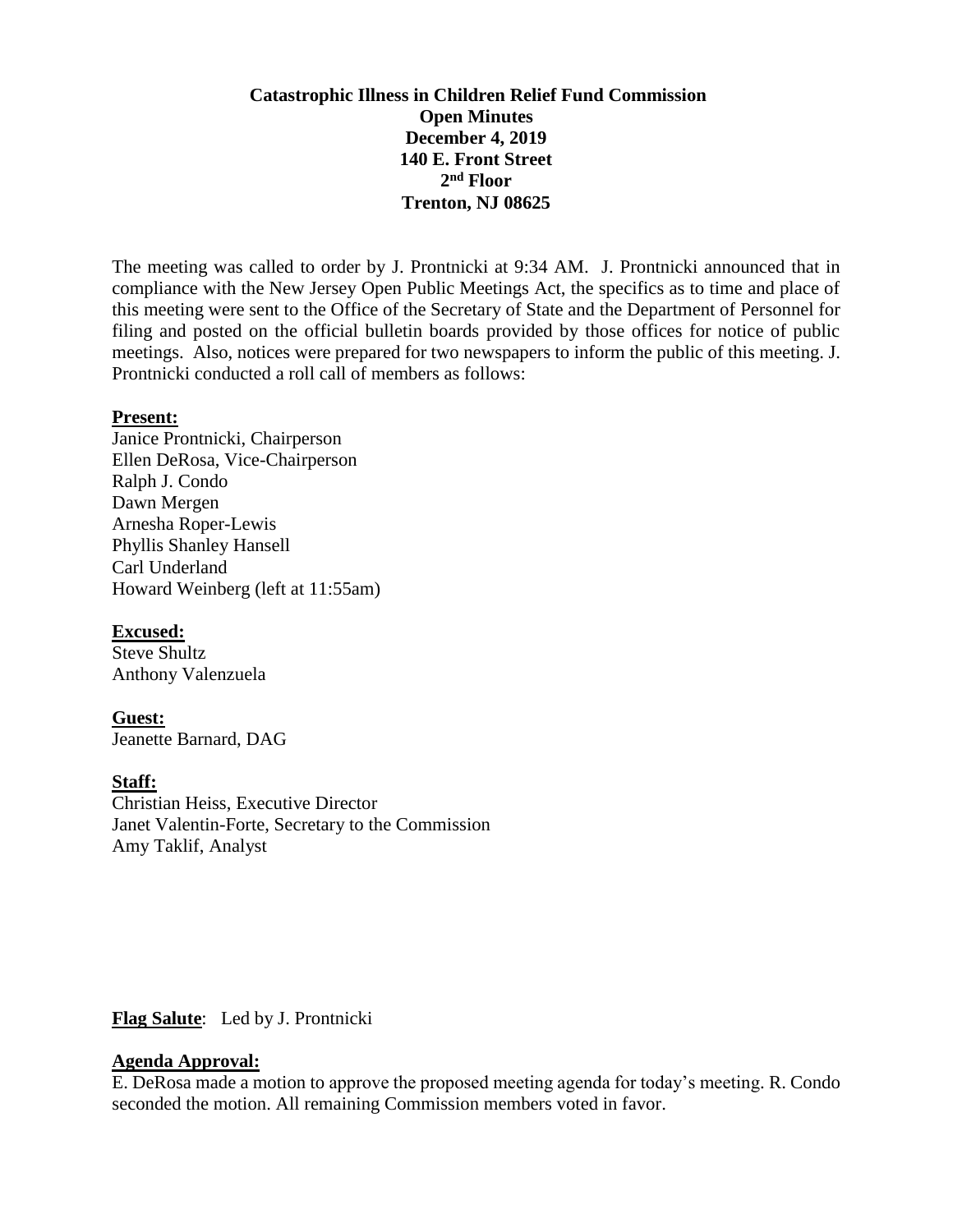# **Approval of Open Minutes of October 2, 2019 Meeting:**

E. DeRosa made a motion to approve the open minutes of October 2, 2019, which was seconded by R. Condo. All Commission members voted in favor of approving the open minutes.

# **Approval of Closed Minutes of October 2, 2019 Meeting:**

E. DeRosa made a motion to approve the closed minutes of October 2, 2019, which was seconded by R. Condo. All Commission members voted in favor of approving the closed minutes.

### **Closed Session:**

E. DeRosa made a motion to go into closed session to review and discuss applications, which was seconded by R. Condo. All Commission members voted in favor.

# **Review of Applications:**

# **Appeals:**

ID#207032018 – E. DeRosa made a motion to overturn the ineligible determination of this application, including expenses incurred as a result of surgery on the child in-utero, subject to review by the Chair and Vice-Chair of the Commission of the eligible abstract and memo describing the decision to overturn the ineligible determination. A. Roper-Lewis seconded the motion. All Commission members voted in favor.

ID#212812018 – E. DeRosa made a motion to uphold the ineligible determination of this application. D. Mergen seconded the motion. All Commission members voted in favor.

ID#213252018 – E. DeRosa made a motion to uphold the ineligible determination of this application. P. Shanley Hansell seconded the motion. All Commission members voted in favor.

ID#215262019 – E. DeRosa made a motion to overturn the ineligible determination of this application, approving the sole proprietor payment, subject to review by the Chair and Vice-Chair of the Commission of the eligible abstract and memo describing the decision to overturn the ineligible determination. R. Condo seconded the motion. All Commission members voted in favor.

# **Eligibles:**

E. DeRosa made a motion to approve eligible applications, with the exception of ID#214252019, ID#218182019, ID # 218272019 and ID#219632019, to be voted on separately. The motion was seconded by P. Shanley Hansell. All Commission members voted in favor.

R. Condo made a motion to approve ID#214252019, removing temporary shelter expenses, which was seconded by E. DeRosa. D. Mergen abstained from voting. All remaining Commission members voted in favor.

E. DeRosa made a motion to approve ID#218182019, reclassifying the stair lift (previously classified as durable medical equipment) as a home modification, which was seconded by J. Prontnicki. All Commission members voted in favor.

R. Condo made a motion to defer voting on ID#218272019 until the next Commission meeting, for further review of information, which was seconded by E. DeRosa. All Commission members voted in favor.